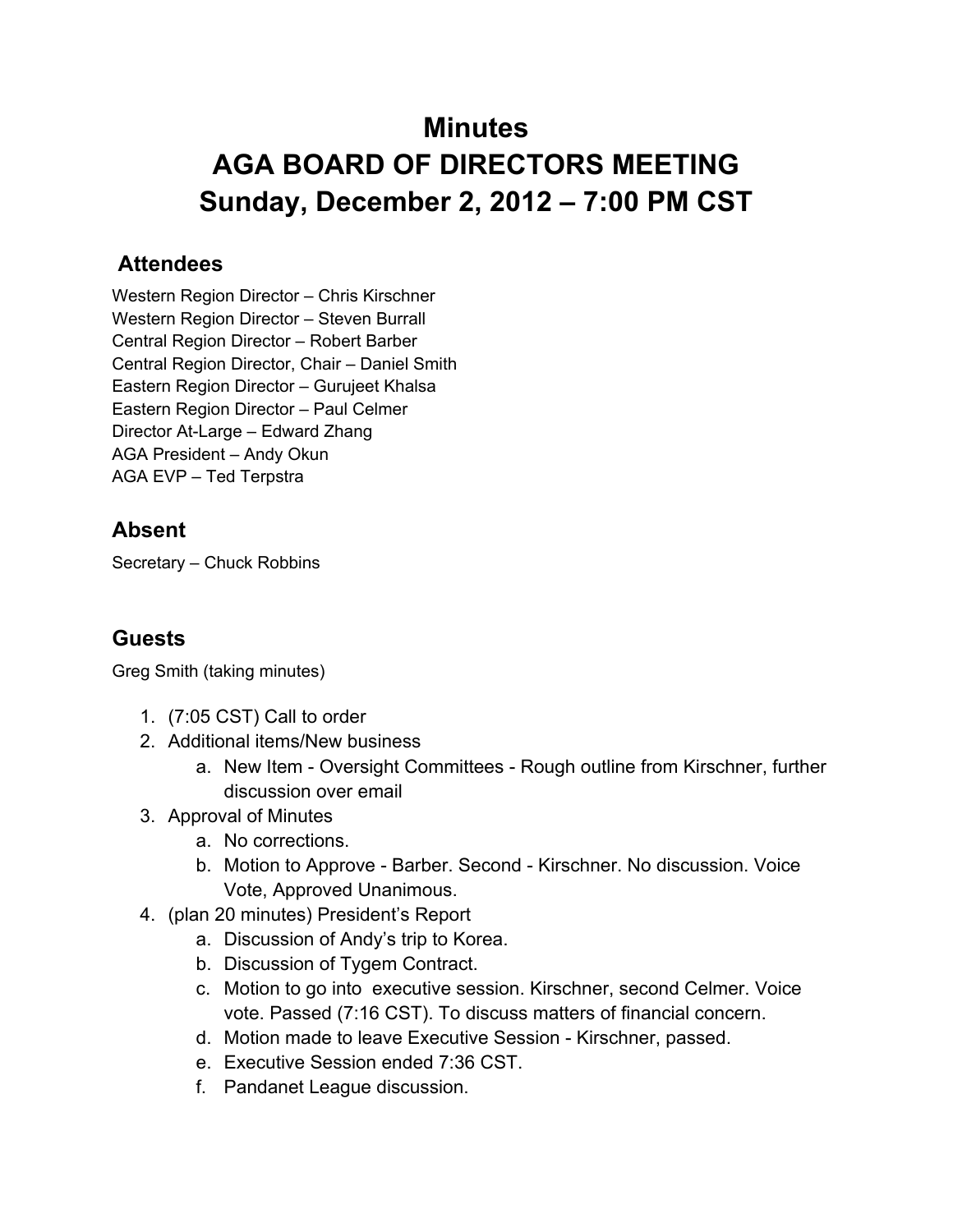- i. League starts January. Deadline for December 20. Most of the sponsorship is going towards prizes. Prizes might be going towards both A League and B League.
- ii. Geographical limitations on Pandanet league will likely be enforced to the region, but not strictly city limits.
- g. Discussion of additional Information Treasurer's report, details to talk about later.
	- i. Based on Cash, not accrual. So the timing of incoming/outgoing transactions are not precisely matched to each other by event.
	- ii. Santa Barbara loss in September making the entire report less than ideal.
	- iii. Removing Santa Barbara it still does not seem ideal.
	- iv. Not sure about pace of membership joins/renewals, donations (budgeted more than what came in).
	- v. Membership promotions with BadukTV and gogameguru. Not sure yet of its effect.
- 5. (plan 15 minutes) Priorities for coming year
	- a. Smith perhaps should have fewer and be measurable.
	- b. Okun agreed that many of the goals are not clear. Marketing and fundraising obviously need to be done. We have a committee to accomplish those goals. We will continue to forward those goals
	- c. Okun suggest fundraising for our events and activities and marketing the games to the wider world should not be board-decided activities as they are part of our organization. Okun will continue to push those forward. Making them a part of board priorities is not needed.
	- d. Khalsa agreed need to be more specific goals. Okun suggested to not assume that those are the only activities we will be doing.
	- e. Okun suggested we may a pro-only tournament, but this need not be a board priority.
	- f. 1 out of 5 goals have been clearly accomplished.
		- i. Pro system remains a priority, accomplished and can be removed.
		- ii. Rank certification
		- iii. Improved AGA member experience
		- iv. Fundraising
		- v. New methods for increasing membership
	- g. Khalsa suggested an email discussion to collect measurable goals.
	- h. Kirschner suggests a leader of each discussion that is designated to report back to the board. Smith volunteers to coordinate a list of measurable goals for discussion at next month's board meeting.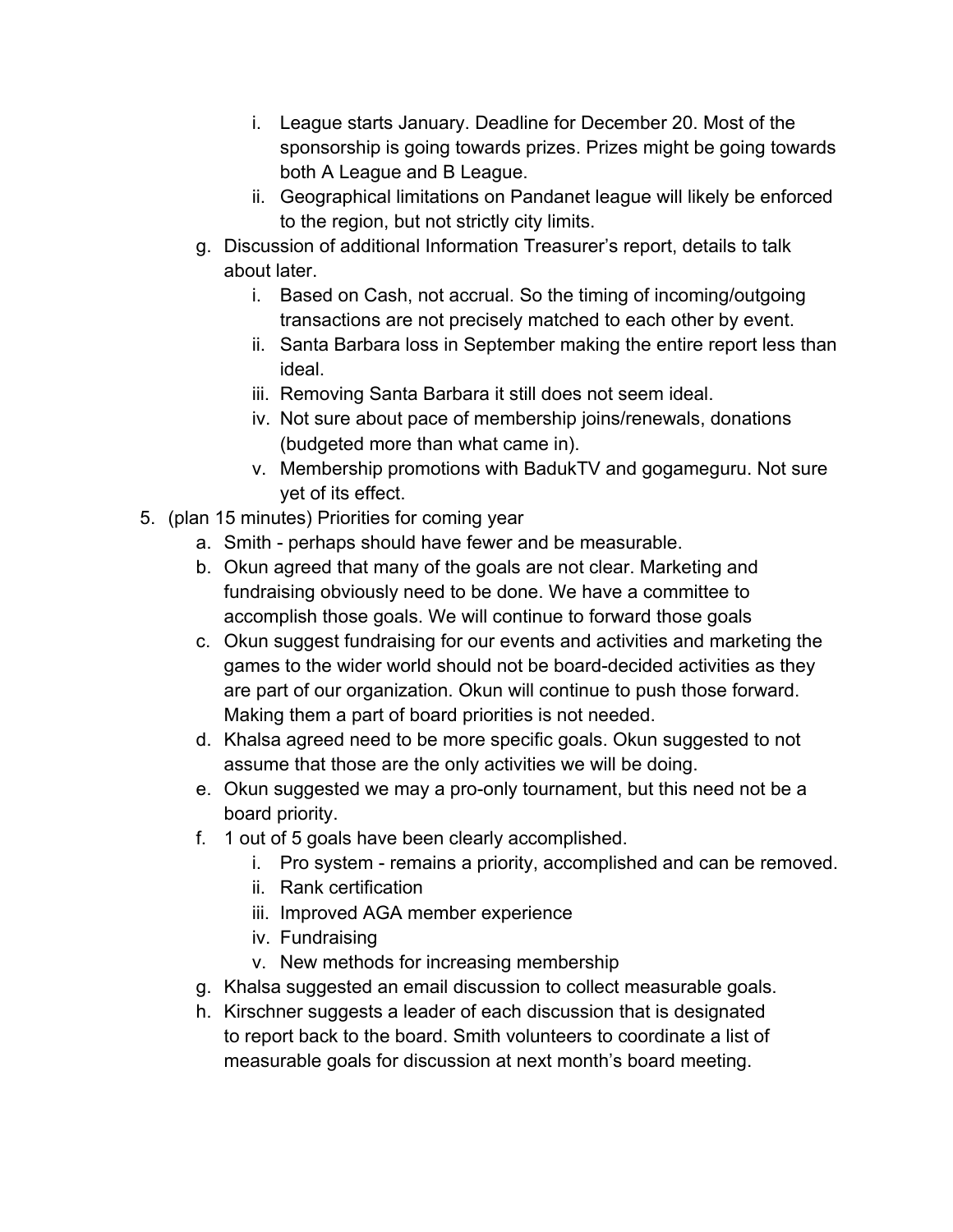- i. Reserve policy, Okun volunteers to lead the discussion by resending his document on the reserve policy. Khalsa suggests setting a metric on calculating Reserve by % annual expense or number of months of expenses. (25% of annual is a low criteria based on research).
- j. Zhang suggests a paper from a nonprofit workgroup on reserves.
	- i. Collected data of over 3000 organizations. Will report this to other committee members.
	- ii. Zhang indicated 50% of orgs have below 25% of their annual expenses. and Many organizations have a deficit. AGA has much better than both of these. We could have a designated team to write grants.
- k. Khalsa says he will have some metrics and circulate for Reserve 2 weeks in advance of next board meeting.
- l. Overall agreement to continue discussion of reserve research offline.
- 6. Smith suggested that he keep track of committees and actions. General board agreement.
- 7. (plan 5 minutes) Discussion of new business items
	- a. Oversight Committees discussion lead by Kirchner.
		- i. Basic idea is that we have small subcommittees of the board with oversight duties with respect to major portions of the organizations (such as congress, ejournal). Idea is that the oversight committee would communicate to persons executing activities and if any issues came up, the board would have designated people to go to for answering questions. Improves communication and relieves the president from having to know all things at all times about everything going on within the organization.
		- ii. Smith asked what would the effect be if Executive Vice Presidents were appointed and assigned those tasks
		- iii. Kirschner suggested that it is burdensome for the president to maintain contact with all the various people working for and on behalf of the organization.
		- iv. Celmer concurred that the discussion can be done at a later date. General agreement from the board to discuss further after additional information is circulated.
		- v. Kirschner will publish a working explanation document seeking comment from members of the board.
		- vi. Burrall discussed a structure is important for monitoring, oversight, and for legal reasons, making an analogy to the medical and scientific field.